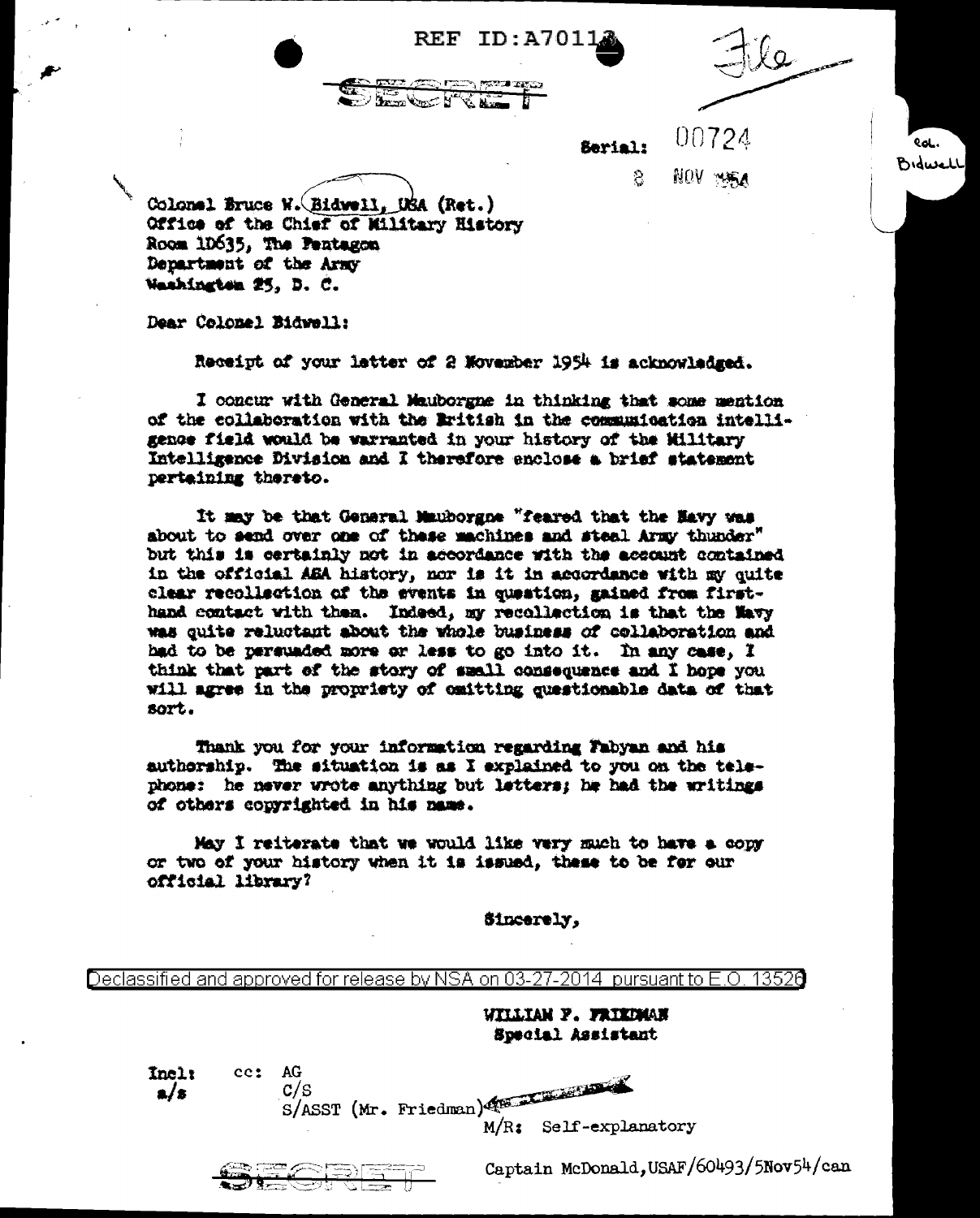| <b>REF ID: A70113</b> |  |  |  |  |  |
|-----------------------|--|--|--|--|--|
|-----------------------|--|--|--|--|--|

أوالمتعادلة فالمستكأة المتعاطفة nise

の姿のあまま

 $00724$ 8 NUV SANA

Welssure

Discussions between the Army and the Mavy in regard to cryptanalytic cooperation with the British began in the summer of 1940. and after detailed consideration of the matter the Director of Raval Communications and the Chief Signal Officer recommended to their respective superiors that a mission consisting of two officers from the Army Signal Intelligence organization and two from the Mavy Communication Intelligence organization be sent to London to initiate collaboration. The recommendation was accepted and in January 1941 the mission left, taking with them two "Purple" machines, data for employing them in reading the Japanese highest-level diplomatic traffic, and certain other material. (The Japanese "Purple" cryptosystem and machine had been solved by Army cryptanalysts headed by Mr. Friedman; this was a feat the British cryptanalysts had given up.) In exchange, the U.S. got from the British much valuable information in connection with German and Italian systems. Army and Mavy collaboration with the British began on an active basis soon thereafter and reached the point where in 1944 the two Services were in touch by radio, on a daily 24-hour basis, with the British organization. Agreements were entered into between the U.S. and the U.K. whereby the U.S. had primary responsibility for communication intelligence activities in the Pacific, the U.K. had similar responsibility in the Atlantic and in Europe. Results and technical data were exchanged freely, under cortain strict controls.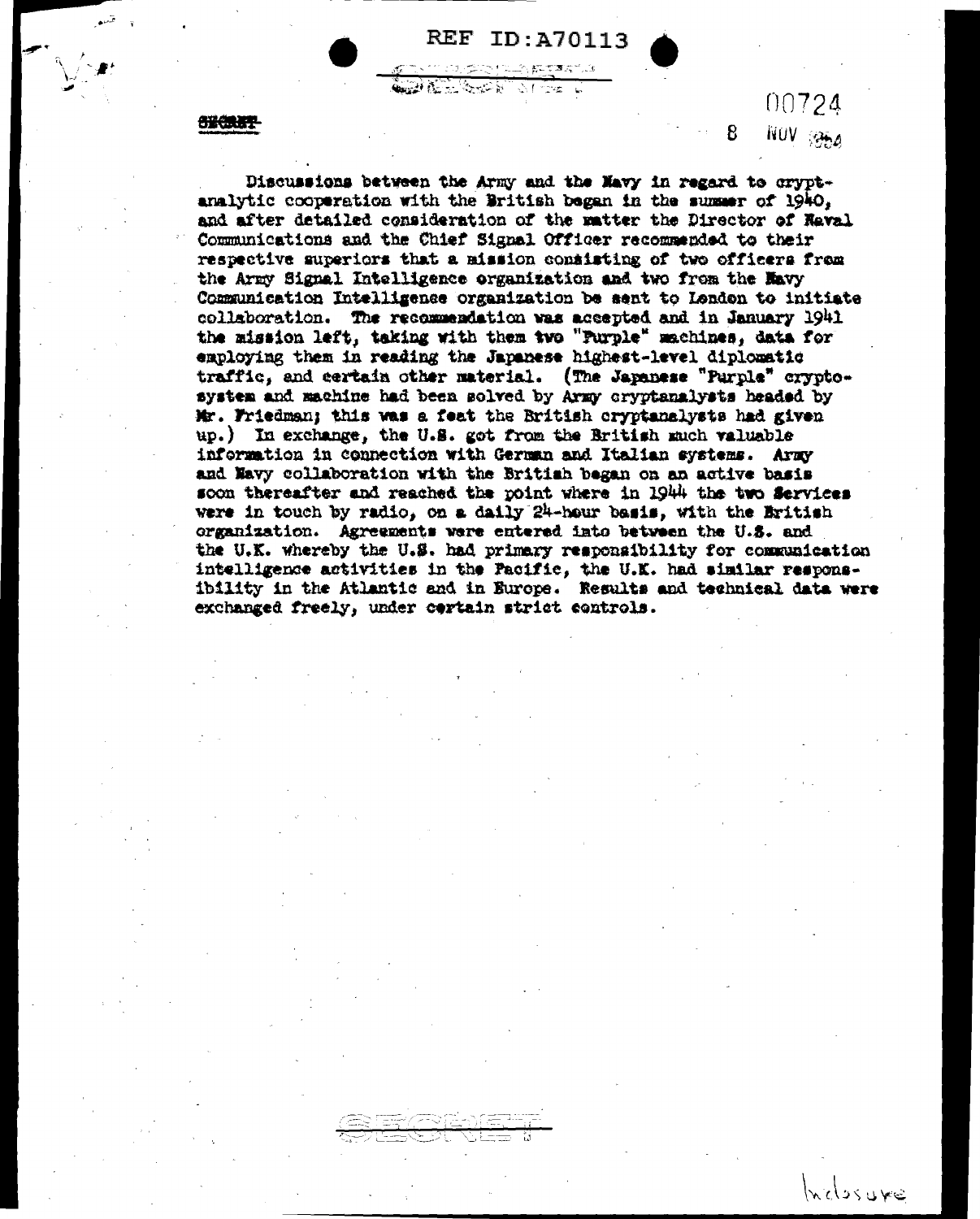$\mathbf{r}$  $\ddot{\phantom{0}}$ **REF ALLIE SUCH FOR APPROVALS, DISAPPROVALS, NEMO ROUTING SLIP CONCURRENCES OR SIMILAR ACTIONS** RADM **Fronts CIRCULATE** FROST **ORGANIZATION AND LOCATION**  $\overline{\mathbf{M}}$ COORDINATION **FILE DIFORMATION**  $\overline{\bullet}$ **MCESSARY**<br>ACTION **NOTE AND**  $\overline{\phantom{a}}$ SE VE **BIONATURE REVARKS** Liston is to be  $1.2$ le  $21 - y$ Clarinet SEQ REI ó.  $\mathbf{z}$ -UK  $\bm{b}$ O Ű nestoncall Δz **FROM NAME OR TITLE.** DATE **KW S DREAMZATION AND LOCATION TIL ENGIN** DD: FORM 95 Form 13, 10 Nov 67, which may be used. 18-6807-4 ero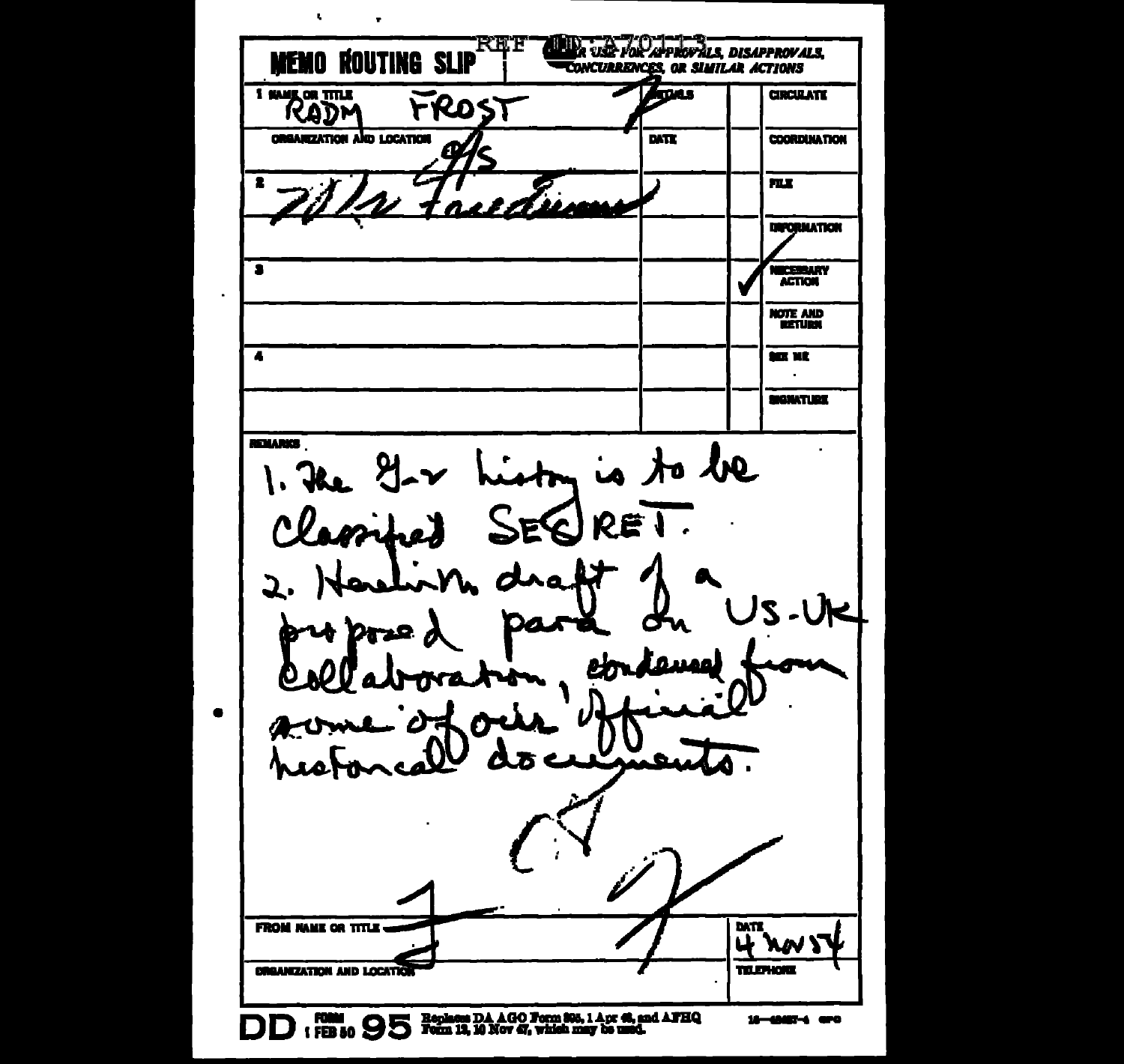π  $\mathbf{q}$ T-D 3-2-7-0-1-1-3<br>A MARING POR APPROVALS, DISAPPROVALS<br>A TENGURARINGES, OR SIMILAR ACTIONS **REF MEMO ROUTING SLIP DETINIS COCULATE** 1 MAIL OR TITLE  $\ddot{\phantom{a}}$  $MTI$ **COORDINATION** CORANIZATION AND LOCATION  $\mathbf{r}$ nı.  $\overline{\bullet}$ **DIFORMATION** NECESSARY Ŧ **HOTE AND**  $\ddot{\phantom{a}}$ **SET KIL**  $\blacksquare$ **SHIVATURE TELLER** ulia. lice as. hex uuu DATE **TELEVIONE GANZATION AND LOCATION** DD: FORM 95 Replaces DA AGOTTom 808, 1 Apr 48, and AFHQ d-18-0007-1 are \*\*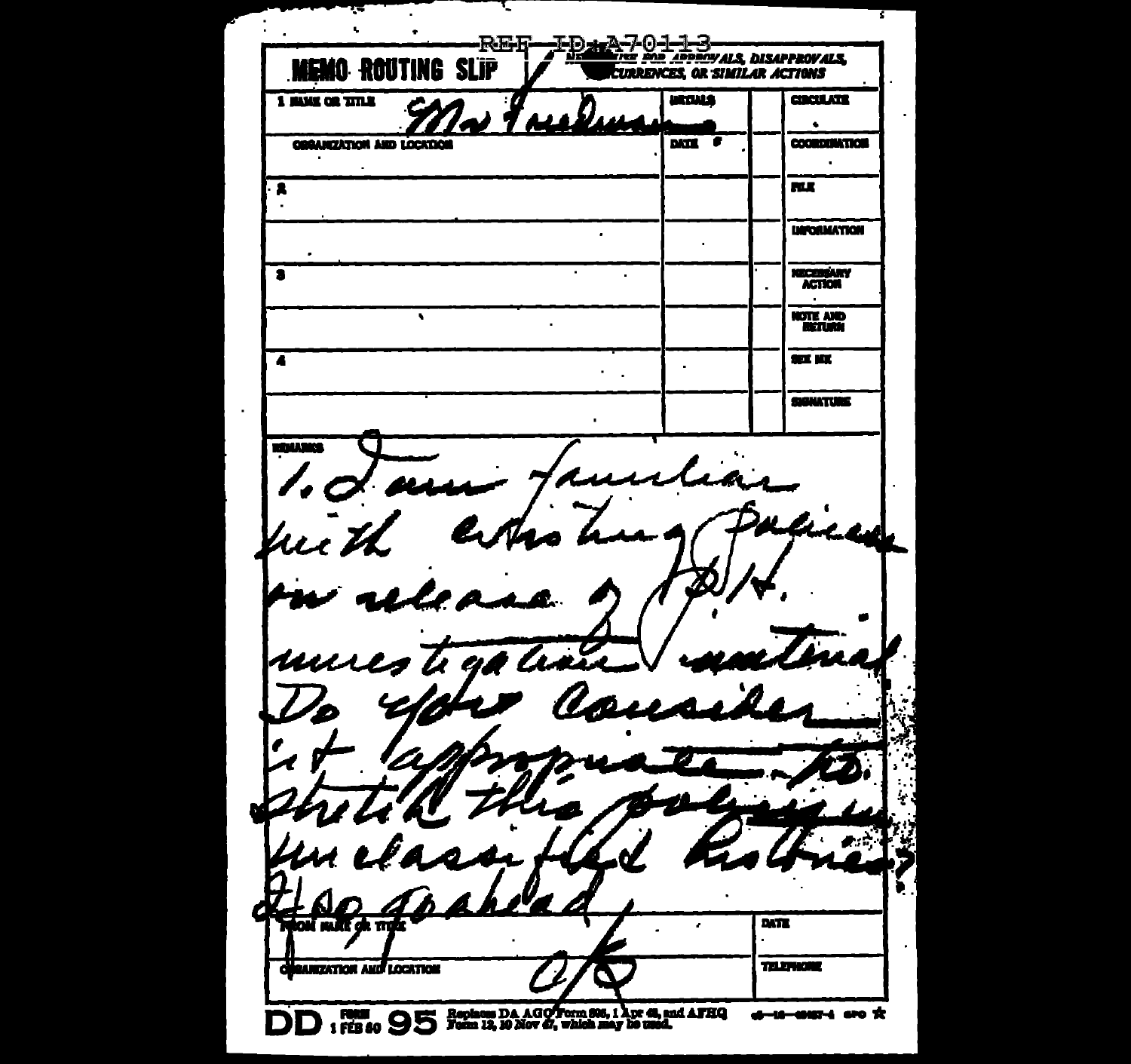$\mathbf{u}$ **FDAA REF** 7.0-1-1-3-<br>USE FOR APPROVALS, DISAPPROVALS, **MEMO ŘOUTING** SLiP **CONCURRENCES, OR SIMILAR ACTIONS INTIALS CIRCULATE** 1 MANIE OR TITLE <u>ROST</u> いい **ORGANIZATION AND LOCATION** DATE **COORDINATION** 2 FLE. **INFORMATION** 3 HECKSAKY **ACTION HOTE AND**  $\overline{a}$  $\overline{\bullet}$ .<br>SER NE **SIGNATURE BENJARYS** had the two łe. 77 ر م نه **140** D 3 ā 10 FRO MANE OR TITLE **D.10 TELIPHONE GREATZATION AND LOCATION** DD : FEB 80 95 Form 13, 10 Nov 47, which may be used.  $10 - 40487 - 4$  are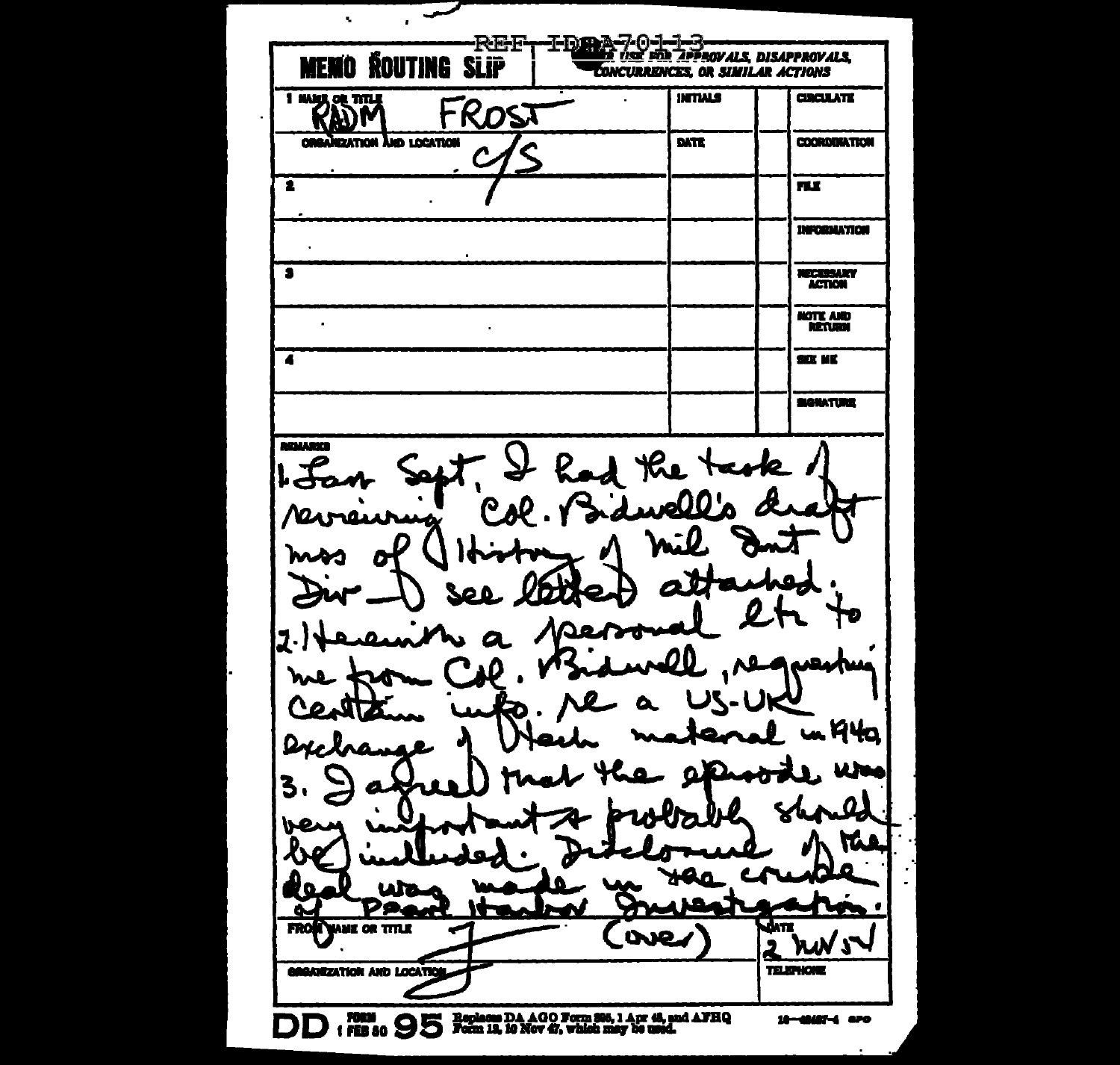4. Gen. MaubBEFred: Fald Clackon is faulty - there was complete this deal + D'unes in on the regatistion between the two 5. Rec I be authorized to write up the sprorde + soulant  $\overline{+}$  $\mathcal{L}^{\text{max}}_{\text{max}}$  $\label{eq:2.1} \frac{1}{2} \sum_{i=1}^n \frac{1}{2} \sum_{j=1}^n \frac{1}{2} \sum_{j=1}^n \frac{1}{2} \sum_{j=1}^n \frac{1}{2} \sum_{j=1}^n \frac{1}{2} \sum_{j=1}^n \frac{1}{2} \sum_{j=1}^n \frac{1}{2} \sum_{j=1}^n \frac{1}{2} \sum_{j=1}^n \frac{1}{2} \sum_{j=1}^n \frac{1}{2} \sum_{j=1}^n \frac{1}{2} \sum_{j=1}^n \frac{1}{2} \sum_{j=1}^n \frac{$  $\label{eq:2.1} \frac{1}{\sqrt{2}}\int_{0}^{\infty}\frac{d\mu}{\lambda} \left(\frac{d\mu}{\lambda}\right)^2 \left(\frac{d\mu}{\lambda}\right)^2 \left(\frac{d\mu}{\lambda}\right)^2 \left(\frac{d\mu}{\lambda}\right)^2.$ 

 $\label{eq:2.1} \frac{\partial}{\partial t} \left( \frac{1}{\| \mathbf{v} \|_2} \right) = \frac{1}{\| \mathbf{v} \|_2^2} \left( \frac{1}{\| \mathbf{v} \|_2^2} \right) \left( \frac{1}{\| \mathbf{v} \|_2^2} \right)$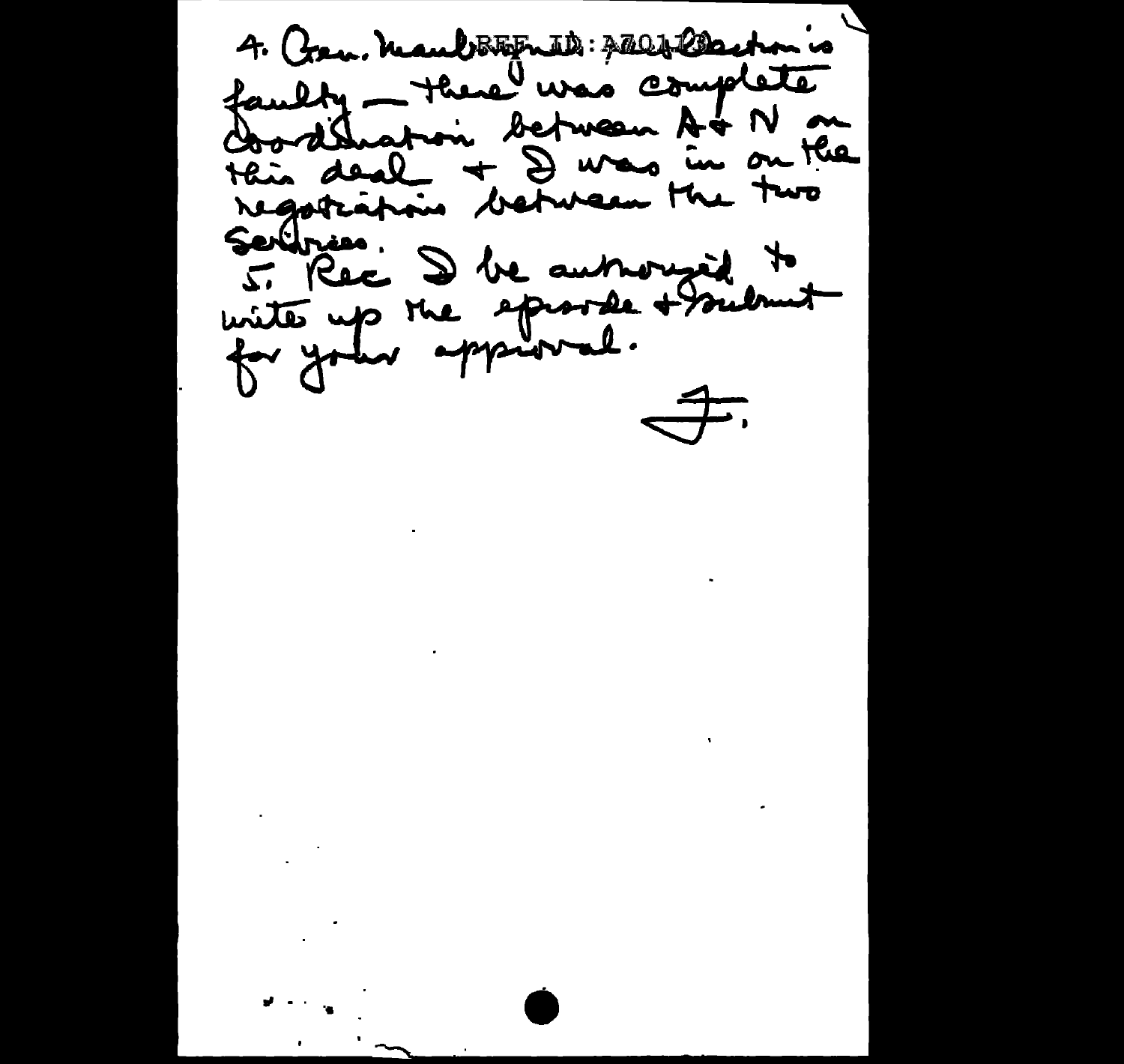

2 November 1954

Mr. William A. Friedman National Security Agency Uashington 25, D. C.

Dear Sir:

**Alists** 

I wish to express my sincere appreciation for the very kind comments you recently made in connection with the Code and Cipher chapter *ot* my draft MID History covering the peacetime years (1919-1941). They are already proving to be most helpful in my current final revision task. May I ask your further indulgence in order to clear up another point?

The following statement was contained in General Mauborgne's letter of comment:

"I suggest that one or more paragraphs be inserted in the present text to cover the fact that I persuaded Secretary Stimson to let the Army send one of the Army-designed Japanese diplomatic code-breaking machines to the British High Command in London together with certain experts to demonstrate the use thereof, since we feared that the Navy was about to send over one or these machines and steal Army thunder. Mr. Friedman can give the entire story and state just what we got from the British in return -- a most important swap worth recording on the pages of history."

I agree with General Mauborgne that this exchange should be mentioned and hope that you may see fit to fill out the gap *tor* me, including the time element.

Incidently, Lir. Fabyan did publish two books in regard to his Bacon decipherment effort. They are presently very difficult to locate but I secured both of them through the Department of the Army inter-library loan service. I only made full note of one of them, however, as follows:

George Fabyan, The Keys for Deciphering the Greatest Work of Sir Francis Bacon (Geneva, Ill. 1916).

Sincerely yours

Bruce W. Gidwell

Colonel U.S.A. Ret.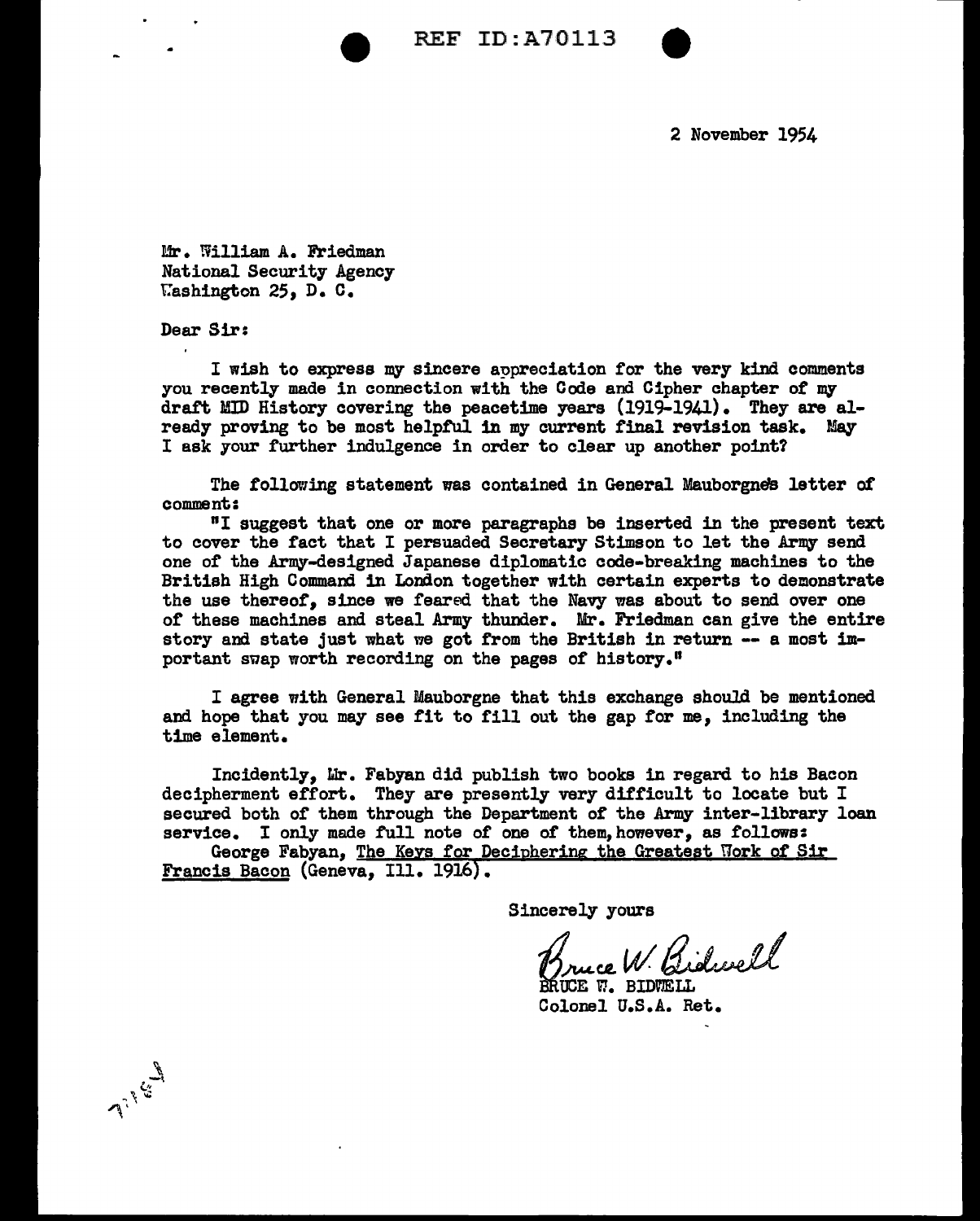**REF ID:A70113** 



## <del>130.77</del>

Major General A.C. Smith, USA Office of the Chief of Military History Department of the Army Washington 25, D. C.

स्तर

Dear Sir:

The draft of a "History of the Military Intelligence Division, Department of the Army General Staff," has been reviewed by Mr. William F. Friedman of this Agency. He has indicated a few smandments in pencilled notes on the manuscript, and adds the comment that, though very brief, the history does cover what he regards as the meet inportant features and developments of the period 1919-1941.

In case there is need to consult him further in this commetion Mr. Friedman will be glad to confer with Golamel Bidwell. He can be reached on Extension 60493.

Sincerely,

AP.H. FREST

L. E. FROST Rear Admiral, U. S. Mavy Chief of Staff

Imal: Mm

cc: AG  $C/S$ S/ASST (Mr. Friedman)

M/R: Manuscript "History of the Military Intel. Div., Dept of the Army General Staff" forwarded to Mr. Friedman for his comments because of his familiarity with the subject. Herewith comments and return of Ms.

Capt McDenald, USAF/60493/15Sept54/can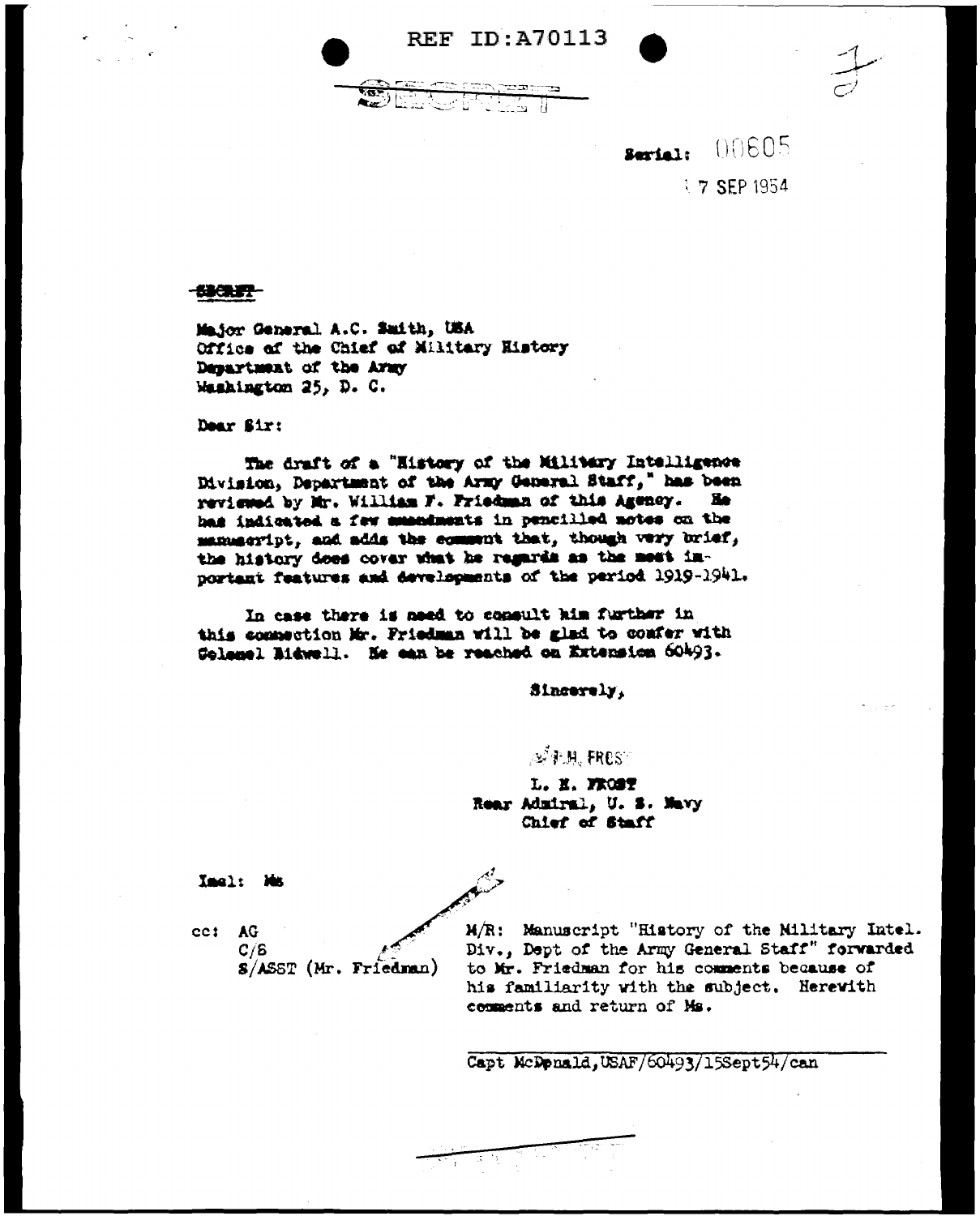

**MY** history OFFICE OF  $\sim$   $\sim$ 

**HTS** ICPLY REFER TO

 $\hat{x}$   $\hat{3}$  and read

Director. National Security Agency Washington 25, D. C. ATTN: Mr. William F. Friedman

Dear Sir:

Inclosed herewith are draft copies of two sections (Initial Readjustment, pp. 1-30; Codes and Ciphers, pp. 136-159) of a "History of the Military Intelligence Division, Department of the Army General Staff," covering the period 1919-1941, prepared by Col. Bruce W. Bidwell, Infantry, U.S.A.

Your comments, both general and specific, concerning the material contained in these documents are requested in order that the subject may be developed in the most comprehensive and accurate manner possible. In spite of the fact that careful attention has been given to research in original records, it is realized that there are gaps in the story. Because of your familiarity with the subject it is believed that you can make a substantial contribution to this important work. When completed it will fill a void now existing in American military history.

A self addressed envelope is inclessi for the raturn of the document with your comments.

Sincerely,

C. SMITH

Major General, USA Chief, Miltery Sistery

2 Incle.  $1.$  Ms Return envelope 2.